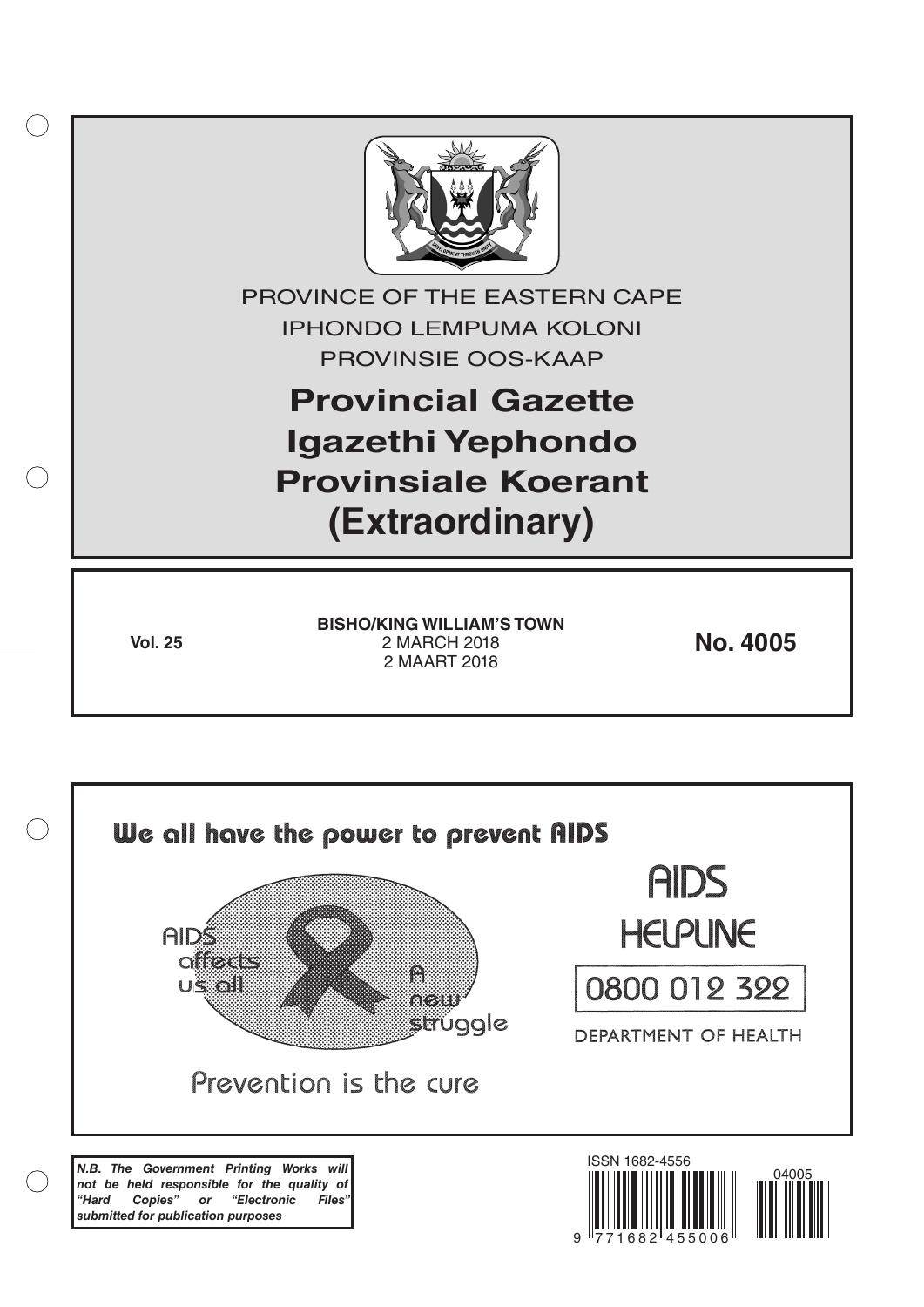## **IMPORTANT NOTICE:**

**The GovernmenT PrinTinG Works Will noT be held resPonsible for any errors ThaT miGhT occur due To The submission of incomPleTe / incorrecT / illeGible coPy.**

**no fuTure queries Will be handled in connecTion WiTh The above.**

## **CONTENTS**

|          |                                                                                                       | Gazette<br>No. | Page<br>No. |
|----------|-------------------------------------------------------------------------------------------------------|----------------|-------------|
|          | <b>LOCAL AUTHORITY NOTICES • PLAASLIKE OWERHEIDS KENNISGEWINGS</b>                                    |                |             |
| 33<br>34 | Eastern Cape Liquor Act (10/2003): Notice of lodgement of applications for transfer of certificate of | 4005           |             |
|          |                                                                                                       | 4005           |             |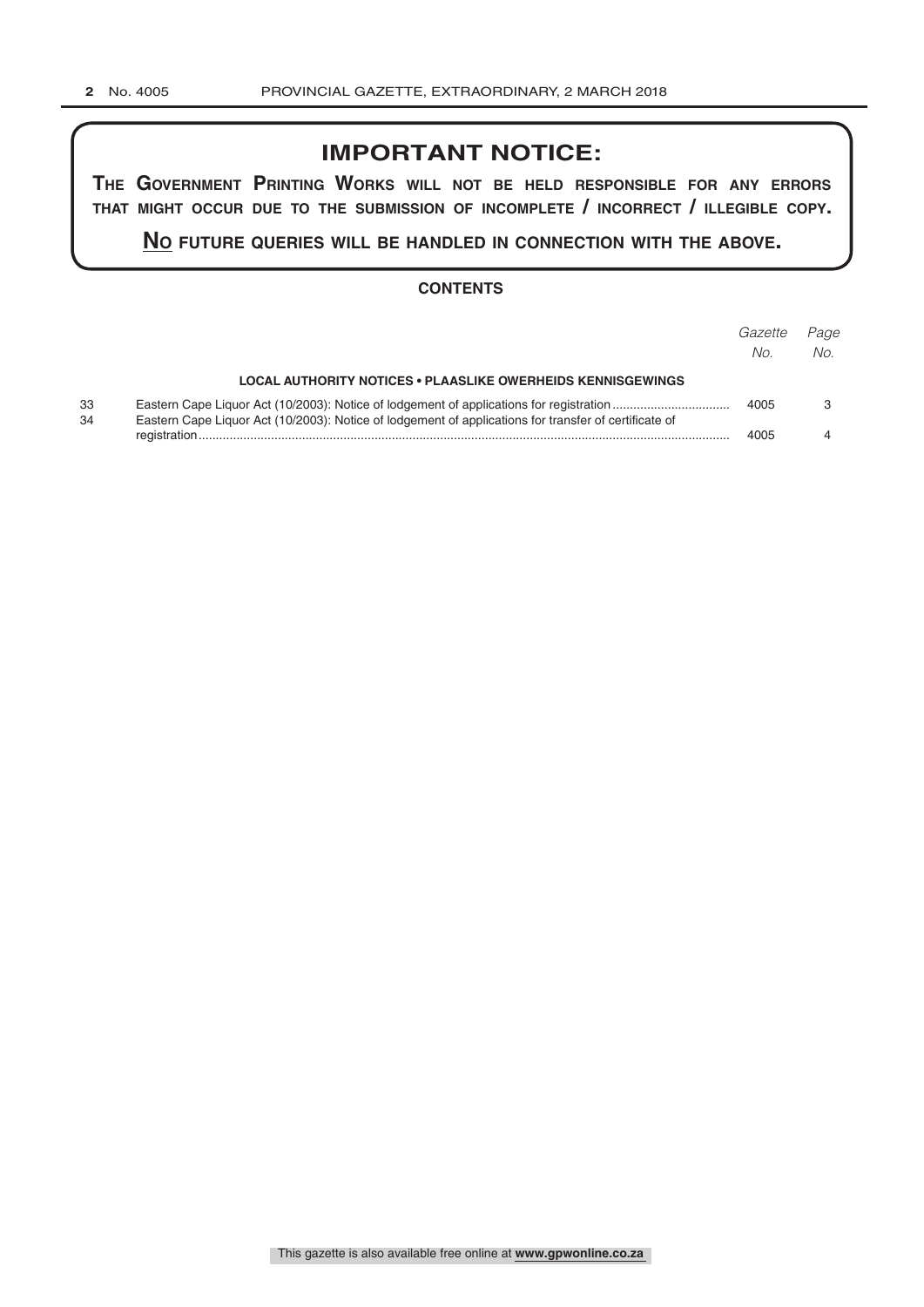# Local Authority Notices • Plaaslike Owerheids Kennisgewings

## **LOCAL AUTHORITY NOTICE 33 OF 2018**

 $1. \, \text{C}$  CM3

 $[rad + 1]$ 

EASTERN CAPE LIQUOR ACT, 2003 (Act No. 10 of 2003) NOTICE OF LODGEMENT OF APPLICATIONS FOR REGISTRATION

Notice is hereby given that the applications for registration, particulars of which appear in the Schedule hereunder, have been lodged with the Board. Interested parties may, free of charge, inspect any application which appears in the Schedule hereunder and may within twenty one days of this notice, lodge with the Board written representations in support of, or written objections. LERATO RADIKOANYANA EASTERN CAPE LIQUOR BOARD 01 March 2018 **SCHEDULE** 

|     | 1                         | $\overline{2}$                                      | 3                                   | 4                               | 5                                                                                             |
|-----|---------------------------|-----------------------------------------------------|-------------------------------------|---------------------------------|-----------------------------------------------------------------------------------------------|
|     | <b>Application Number</b> | Name and number of<br>Ward                          | Kind of registration<br>applied for | Kind of<br>liquor to be<br>sold | Name under which business is to be<br>conducted and particulars of the erf,<br>street or farm |
| 1.1 | REF8604046585080          | Ward 7 Mbashe Local<br>Municipality                 | On and Off<br>Consumption           | All kinds                       | Peter's Tavern, Ezithenjini Location,<br>Idutywa, 5000                                        |
| 2.  | REF8501151047080          | Ward 27 Mbashe Local<br>Municipality                | On and Off<br>Consumption           | All kinds                       | Nkelekethe Tavern, Jojweni Administrative<br>Area, Willowvale, 5040                           |
| 3.  | REF7011110987088          | Ward 7 Ngqushwa Local<br><b>Municipality</b>        | On and Off<br>Consumption           | All kinds                       | Emalydin, Mxaxa Location, Peddie, 5640                                                        |
| 4.  | REF8907060428081          | Ward 19 Buffalo City<br>Metropolitan Municipality   | On and Off<br>Consumption           | All kinds                       | Noxolo Tradings, Erf 72651, 86 Second<br>Creek, Parkside, East London, 5201                   |
| 5.  | REF5309155215080          | Ward 16 Mnguma Local<br>Municiplaity                | On and Off<br>Consumption           | All kinds                       | Nolindile Tavern, Sizindeni Locality,<br>Ngcengule Administrative Area, Ngamakwe,<br>4990     |
| 6.  | REF9009051453084          | Ward 15 Matatiele Local<br>Municipality             | On and Off<br>Consumption           | All kinds                       | Kutlwanong Tavern, Qhobosheaneng<br>Location, Matatiele, 4730                                 |
| 7.  | REF7910270756086          | Ward 24 Matatiele Local<br>Municipality             | On and Off<br>Consumption           | All kinds                       | Lucky 7 Tavern, Mdeni Administrative Area,<br>Mount Fletcher, 4770                            |
| 8.  | REF7302016265087          | Ward 19 Umzimvubu<br><b>Local Municipality</b>      | On and Off<br>Consumption           | All kinds                       | Zano's Tavern, Myuzi Administrative Area,<br>Mount Frere, 5090                                |
| 9.  | REF8702145956085          | Ward 14 Umzimvubu<br><b>Local Municipality</b>      | On and Off<br>Consumption           | All kinds                       | Nduna Tavern, Mbini Location, Mandileni<br>Administrative Area, Mount Frere, 5090             |
| 10. | REF6810056178086          | Ward 7 Ntabankulu Local<br>Municipality             | On and Off<br>Consumption           | All kinds                       | Siphemba Kunetha, Siphemba Kunetha<br>Location, Bulembu Village, Ntabankulu,<br>5130          |
| 11. | REF8208016054083          | Ward 16 Umzimvubu<br><b>Local Municipality</b>      | On and Off<br>Consumption           | All kinds                       | Sofaya Inn Bottle Store, Bantu Bonke<br>Location, Mount Frere, 5090                           |
| 12. | REF8302115975080          | Ward 2 Ntabankulu Local<br>Municipality             | On and Off<br>Consumption           | All kinds                       | Ebumnandini Tavern, Dumsi Administrative<br>Area, Ngase Location, Ntabankulu, 5130            |
| 13. | REF8804125742087          | Ward 14 Umzimvubu<br><b>Local Municipality</b>      | On and Off<br>Consumption           | All kinds                       | Nko's Tavern, Ngwetsheni Location, Mount<br>Frere, 5090                                       |
| 14. | REF6211116089084          | Ward 8 Umzimvubu Local<br>Municipality              | On and Off<br>Consumption           | All kinds                       | Lesotho Tavern, Ntsizwa Location, Lesotho<br>Administration Area, Mount Ayliff, 4735          |
| 15. | REF5611055384084          | Ward 28 Nelson Mandela<br>Metropolitan Municipality | On and Off<br>Consumption           | All kinds                       | Jetta's Tavern, Erf 41370, 39 Yeko Street,<br>Zwide, Port Elizabeth, 6001                     |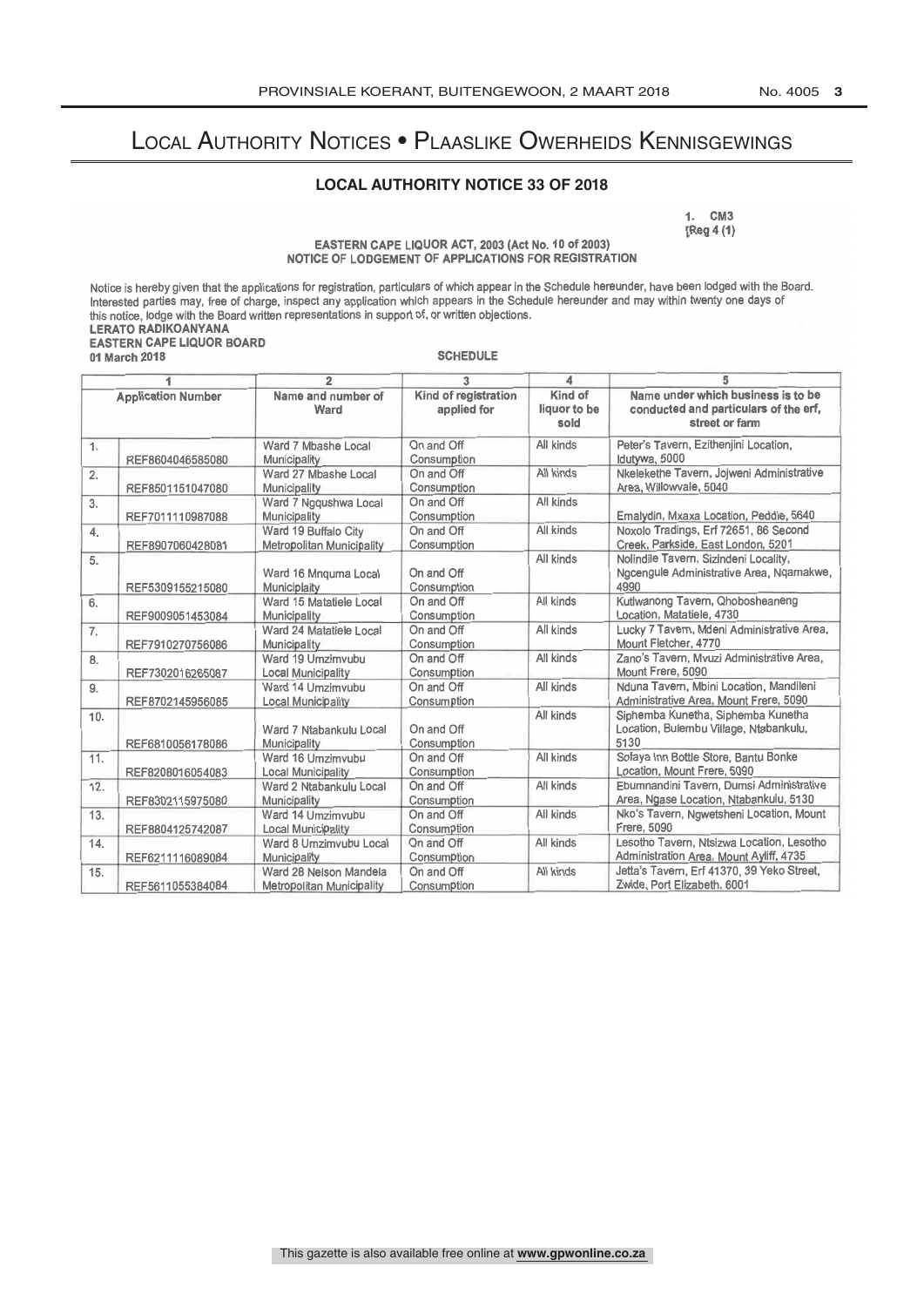### **LOCAL AUTHORITY NOTICE 34 OF 2018**

r wisin w<br>Benedd fall Reg 11 (1)]

#### EASTERN CAPE LIQUOR ACT, 2003 (Act No. 10 of 2003)

#### NOTICE OF LODGEMENT OF APPLICATIONS FOR TRANSFER OF CERTIFICATE OF REGISTRATION

Notice is hereby given that the applications for transfer of certificates of registration, particulars of which appear in the Schedule hereunder, have been lodged with the Board.

Interested parties may, free of charge, inspect any application which appears in the Schedule hereunder and may within twenty one days of this notice, lodge with the Board written representations in support of, or written objections.

LERATO RADIKOANYANA EASTERN CAPE LIQUOR BOARD 01 March 2018

**SCHEDULE** 

| <b>Application Number</b> |                   |                                                           |                                                                                                   |                                                         |                                                                               |
|---------------------------|-------------------|-----------------------------------------------------------|---------------------------------------------------------------------------------------------------|---------------------------------------------------------|-------------------------------------------------------------------------------|
|                           |                   | Name and number<br>of Ward                                | Particulars of certificate of<br>registration                                                     | Particulars of holder of<br>certificate of registration | <b>Particulars of</b><br>prospective holder of<br>certificate of registration |
|                           | ECP03645/90454/OO | Ward 14 Nelson<br>Mandela<br>Metropolitan<br>Municipality | Junior's Jazz Club, 7 Molefe Street,<br>New Brighton, Port Elizabeth, 6001                        | Solomzi Gaju                                            | Bongani Phillip Yona                                                          |
| $\overline{2}$ .          | ECP13357/03017/OF | Ward 4 Ndlambe<br><b>Local Municipality</b>               | Tops At Sunshine Coast, Erf 2033<br>& 2768, Jacana Centre, 34 - 36<br>Kenton Road, Kenton On Sea, | Mystery Movers Trading<br><sub>CC</sub>                 | Sunshine Coast Retail CC                                                      |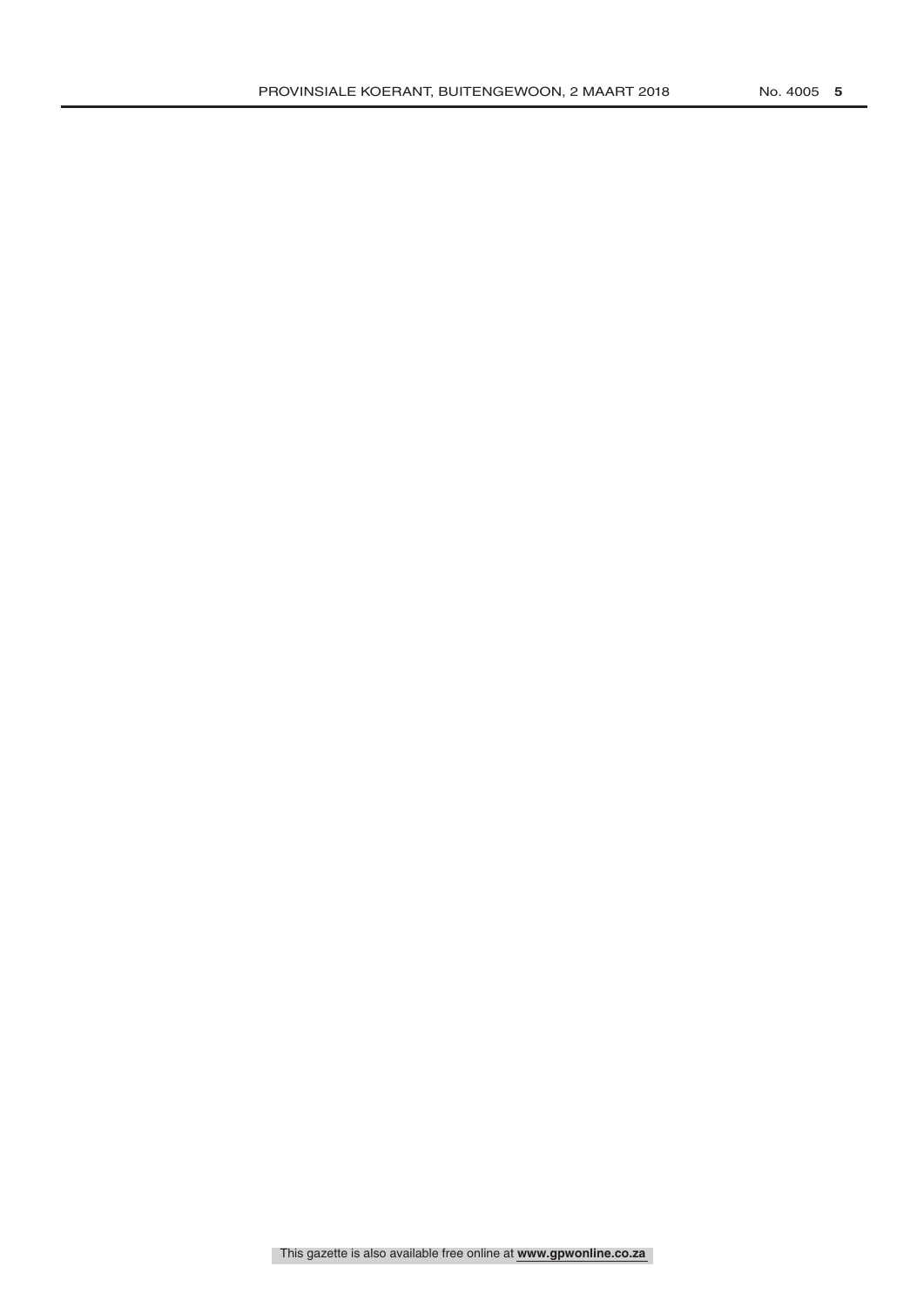This gazette is also available free online at **www.gpwonline.co.za**